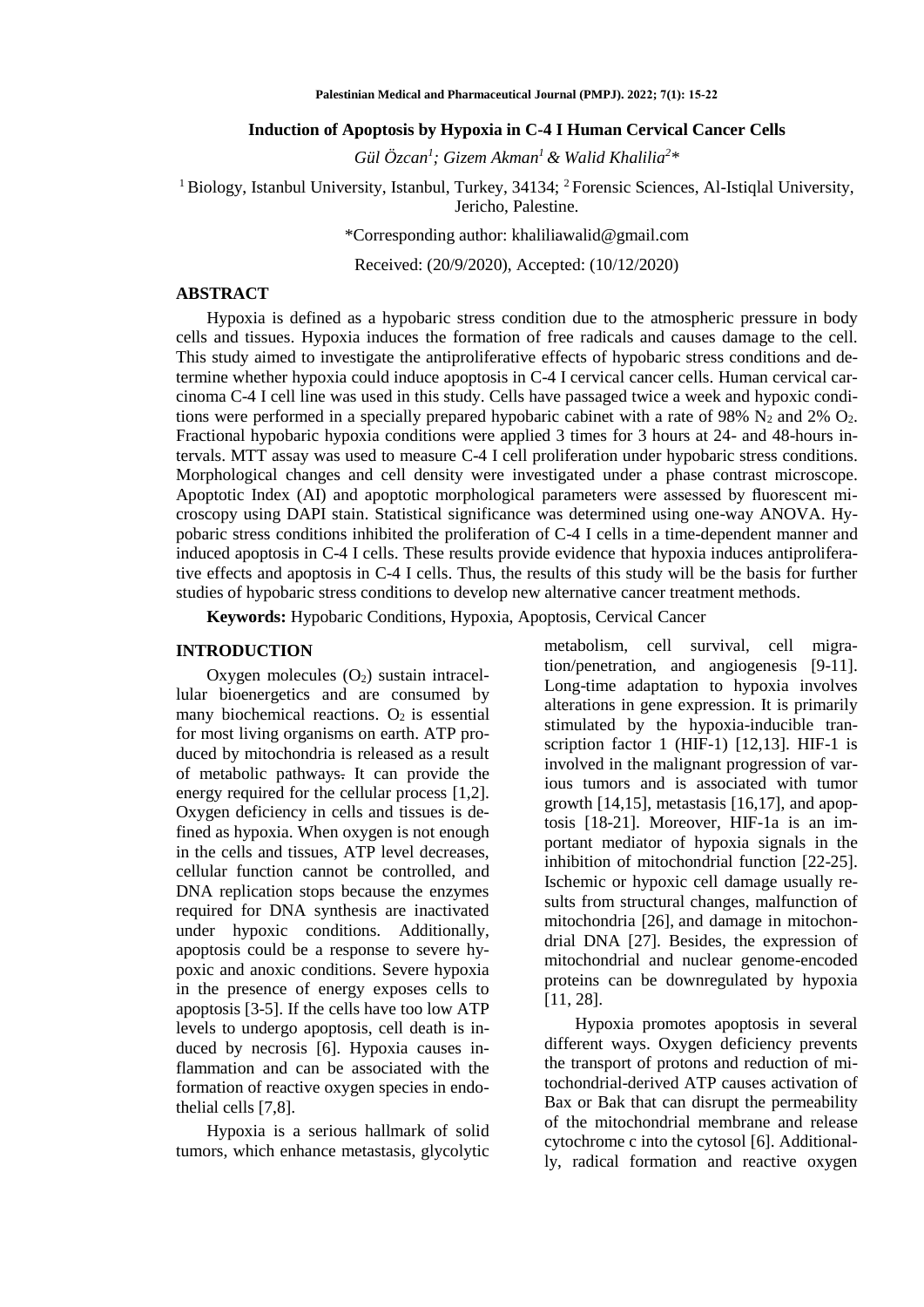species generation stimulate hypoxia induced apoptosis [5]. Oxygen levels above 0.5% allow cell survival by preventing apoptosis [4,29].

To the best of our knowledge, hypoxia has not yet been studied for their antitumoral activity against C-4 I cervical cancer cells. Therefore, this study aimed to investigate the antitumoral effect and apoptosis induction in C-4 I cancer cells exposed to hypobaric stress conditions. Thus, the results of this study will contribute to a better understanding of the hypobaric stress conditions that can be further researched for the development of a potential therapeutic anticancer strategy.

# **METHODS**

## *Cell Line*

Human cervical carcinoma C-4 I cell line (ATCC), were used in this study. Cells were passaged twice a week and maintained at 37°C in Waymouth's MB 752/1 (Sigma) supplemented with 10% FBS, 100 IU/ml penicillin (İ.E. Ulagay) and 100 µg/ml streptomycin (İ.E. Ulagay) in a humidified atmosphere of  $5\%$  CO<sub>2</sub>.

## *Application of hypobaric hypoxia conditions*

Hypoxic conditions were performed in a specially prepared hypobaric cabinet with a rate of 98%  $N_2$  and 2%  $O_2$ . Fractional hypobaric hypoxia conditions were applied 3 times for 3 hours at 24- and 48-hours intervals [30].

## *MTT Assay*

Cell proliferation was evaluated using the 3-[4, 5-Dimethylthiazol-2-yl]-2, 5- Diphenyltetrazolium bromide (MTT; Sigma) cell viability assay, as previously described [30]. Cells were seeded at a density of  $3\times10^5$ cells/well in 96-well plates, then incubated for 24 hours in a 5%  $CO<sub>2</sub>$  incubator. After the incubation period, hypobaric hypoxia conditions were applied. At the end of the experiment period, the medium was removed and 40 µl MTT were added. After incubation for 4 hours, 160 µl DMSO was added and incubated overnight. The samples were read by ELISA reader at 570 nm wavelength, with the reference wavelength of 690 nm.

# *Phase Contrast Microscopy*

Morphological changes, cell density, and antiproliferative effect of groups were investigated under a phase contrast microscope at  $\times$  200 magnification.

## *AI assay*

AI method was used for cellular analysis. This method is based on the ratio of apoptotic cell count to normal cell numbers and the percentage of apoptosis in the cells. For this method, cells were stained with DAPI and examined with a fluorescent microscope. Normal nuclei and apoptotic nuclei were scored and AI was determined according to the following formula as previously described [31].

## *AI = Apoptotic Cells / Total cells \* 100*

## *Statistical Analysis*

Statistical analysis was done using Prism 6.0 software (GraphPad Software, San Diego, California, USA). Statistical significance was determined with ANOVA. p <0.05 was considered statistically significant.

## **RESULTS**

The antiproliferative effect was measured with the MTT assay after hypobaric hypoxia conditions were applied to C-4 I cells. The viability values and statistical analyzes of hypobaric stress at 0, 24- and 48-hours post-treatment (PT) are given in Table 1. Antiproliferative effect of hypobaric stress conditions on C-4 I cells was found to be 47%, 55%, and 36% at 0h, 24h, and 48h PT respectively as shown in Table 1. These results showed a significant decrease in the rate of growth of hypoxia condition treated cells compared to the control cells ( $p < 0.05$ ).

**Table (1):** Absorbance values of C-4 I cells treated with hypobaric hypoxia at 0, 24, and 48 hrs PT using MTT assay.

| Absorbance Values $(570 - 690 \text{ nm})$ Avg $\pm$ SD |                   |             |               |
|---------------------------------------------------------|-------------------|-------------|---------------|
| Group                                                   | 0 <sub>h</sub> PT | 24 h PT     | 48 h PT       |
| s                                                       |                   |             |               |
| $Con-$                                                  | 328.966 x         | 462.566 x   | 1069.793      |
| trol                                                    | $10^{-3}$ ±       | $10^{-3}$ ± | $x 10^{-3}$ ± |
|                                                         | 0.06              | 0.03        | 0.07          |
| Hy-                                                     | 153.466 x         | 254.133 x   | 392.266 x     |
| po-                                                     | $10^{-3}$ ±       | $10^{-3}$ ± | $10^{-3}$ ±   |
| baric                                                   | $0.03*$           | $0.01*$     | $0.06*$       |
| Hy-                                                     |                   |             |               |
| poxia                                                   |                   |             |               |

p<0.01: \* (Statistical significance); PT: Post Treatment; 0 h: immediately after hypobaric stress.

[Palestinian Medical and Pharmaceutical Journal \(PMPJ\).](https://journals.najah.edu/journal/pmpj/browse-by-issue/)  $2022$ ;  $7(1)$ : 15-22 **-**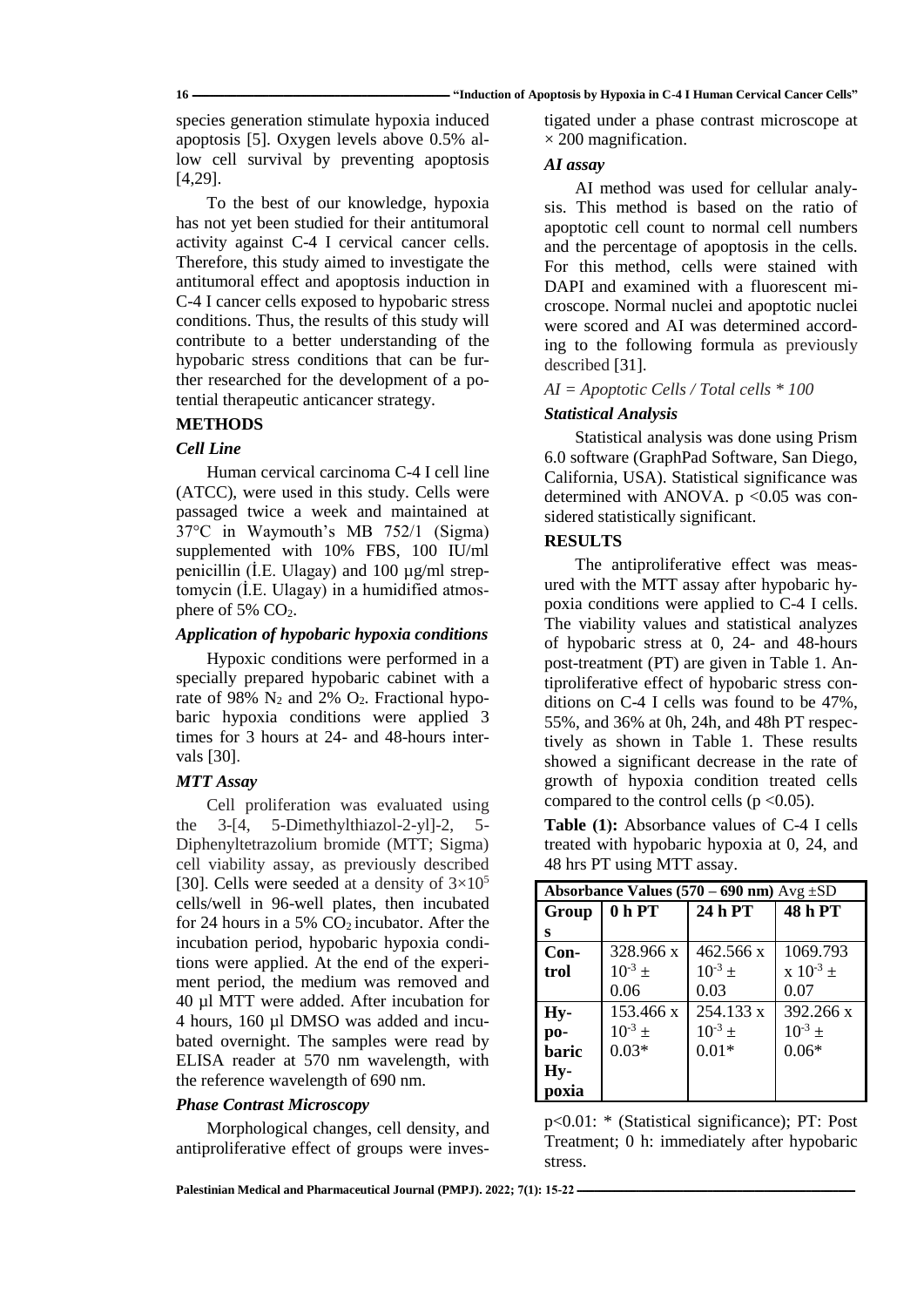Figure 1. showed that C-4 I cell survival rate decreased to 50% at 0- and 24-hours PT time, while the cell survival at 48 hours PT

time was much lower and reached 40% compared with hypoxia untreated control group.



**Figure (1):** Cell viability (%) values of C-4 I cells treated with hypobaric hypoxia at 0, 24, and 48 hrs PT.

Morphological changes were determined by phase contrast microscope, granule formation, and changes in cell shape, and cell density were observed in C4- I cells treated



with hypoxia conditions after 0, 24, and 48 hrs. Incubation compared with control untreated cells as shown in Figure 2.



C-4 I 0h Control C-4 I 0h Hypobaric Hypoxia PT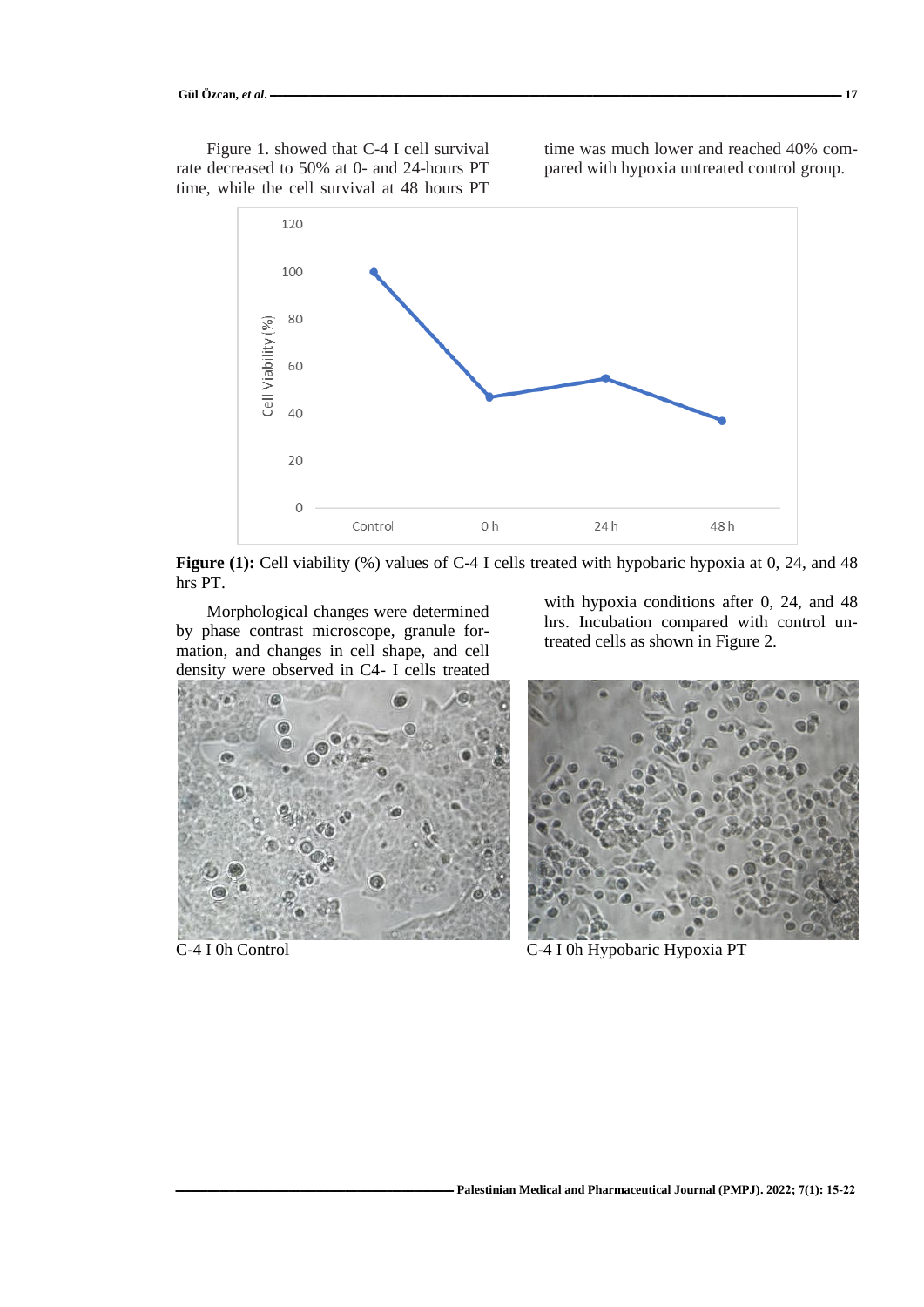**18 ـــــــــــــــــــــــــــــــــــــــــــــــــــــــــــــــــــــــــــــــــــــــــــــــــــــــــ" Induction of Apoptosis by Hypoxia in C-4 I Human Cervical Cancer Cells"**



Figure (2): Phase contrast microscope images of C-4 I cells in the control and all hypobaric hypoxia (0-,24 - and 48-hours PT) groups (x200).

Results of this study showed AI value was induced by hypoxia stress and increased in a time-dependent manner. The highest AI values at 48 hours PT time, were reached

more than 80%. While, at 0- and 24-hours PT time, AI values were 25% and 51%, respectively (Figure 3).



**Figure (3):** Percent of AI by counting 100 of C-4 I cells in the control and hypoxia stress groups at 0, 24, and 48 hours PT time, following DAPI staining under a fluorescence microscope  $(\times 1000)$ . The data shown represents the mean of three independent experiments.

[Palestinian Medical and Pharmaceutical Journal \(PMPJ\).](https://journals.najah.edu/journal/pmpj/browse-by-issue/)  $2022$ ;  $7(1)$ : 15-22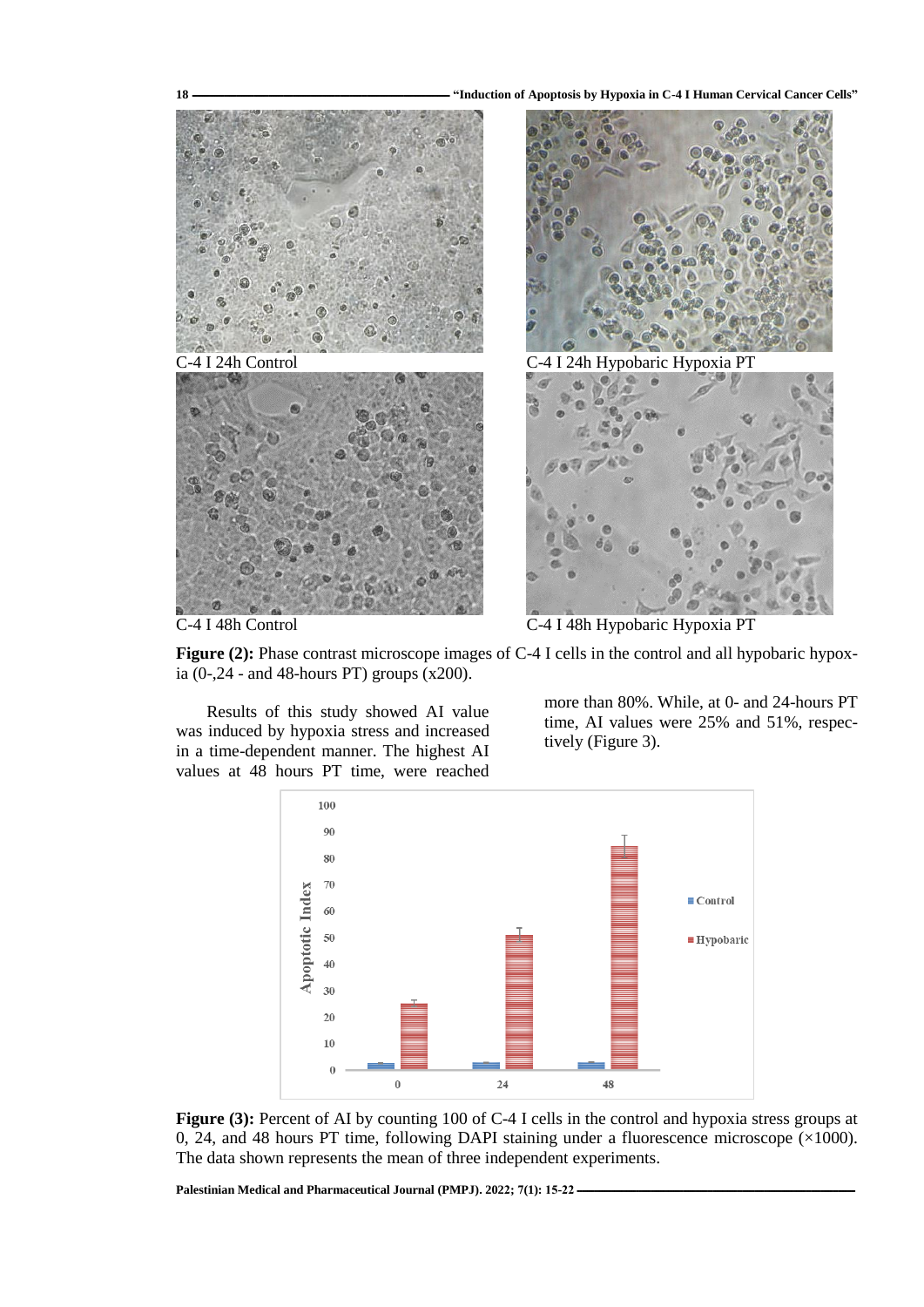Figure 4 showed fluorescent images of the nuclear morphology of C-4 I cells in all hypoxia stress-treated groups (0-, 24- and 48 hours PT time) and in the control untreated group after DAPI staining. The cellular nuclear chromatin distributed homogeneously

and nuclei seemed normal in the control group; whereas the nuclei became condensed and/or fragmented in all hypoxia treated groups. And apoptotic bodies increased in a time-dependent manner in hypoxia treated cells.



**C-4 I 48h Control C-4 I 48h Hypobaric Hypoxia PT**

**Figure (4):** Detection of AI via DAPI staining fluorescent images of the nuclear morphology of C-4 I cells in the control and hypoxia treated groups at 0-,24-, and 48-hrs PT time, following DAPI staining observed by a fluorescence microscope (X1000).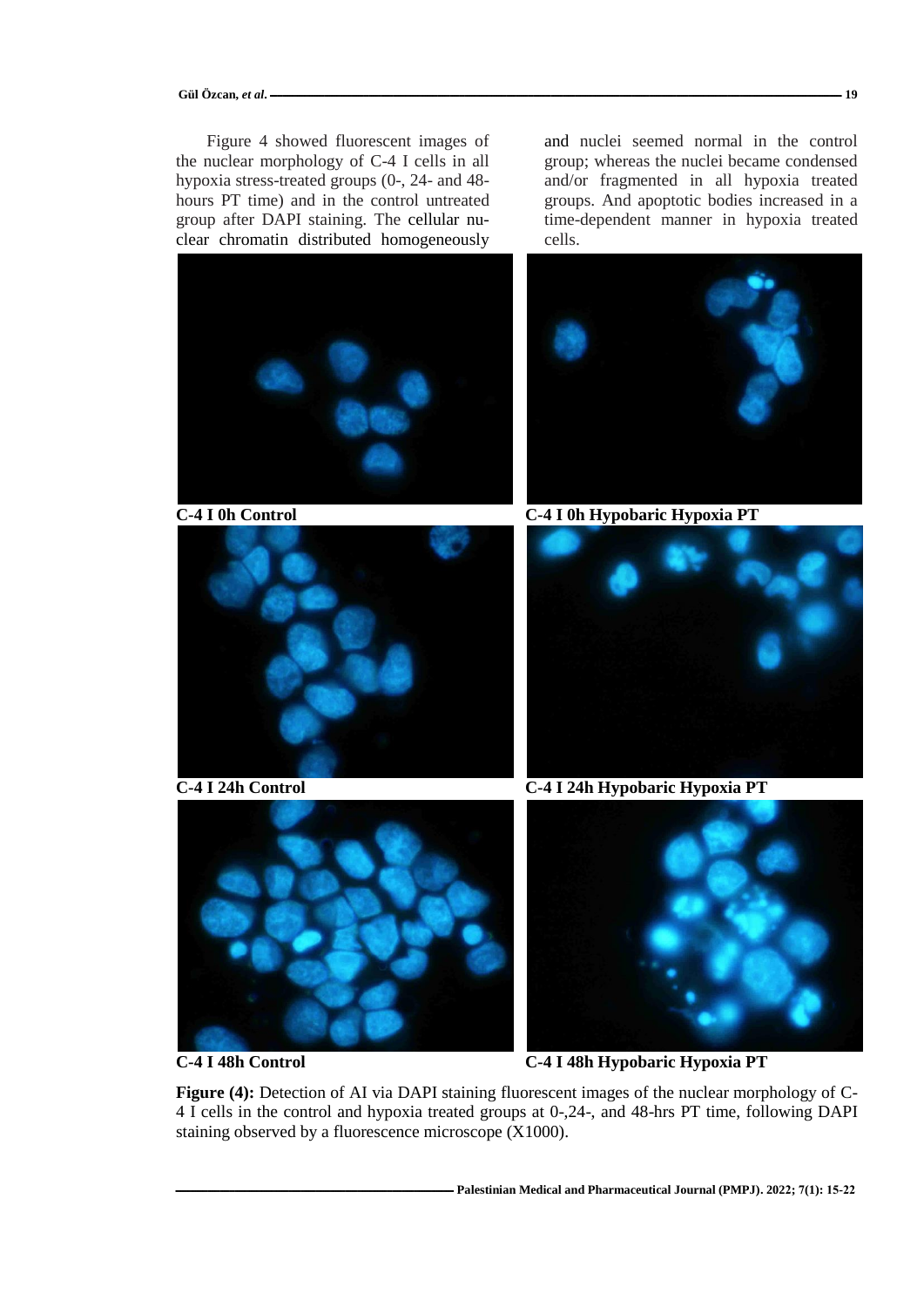#### **20 ـــــــــــــــــــــــــــــــــــــــــــــــــــــــــــــــــــــــــــــــــــــــــــــــــــــــــ" Induction of Apoptosis by Hypoxia in C-4 I Human Cervical Cancer Cells"**

## **DISCUSSION**

In this present study, C-4 I cervical cancer cell growth was depressed by hypoxia stress conditions at 0, 24, and 24h. In addition to decreasing cell proliferation and viability, hypoxia stress induced apoptosis in C-4 I cells. Our results indicated that the percentage of condensed or/and fragmented nuclei increased with time. These results indicate that hypoxia primarily affects the C-4 I cells proliferation by inducing cell apoptosis. These results are consistent with several previous studies, which showed that hypoxia was associated with apoptosis in various cancer cell lines [32-35].

Elkashef *et al*. [36] have found that the percentage of viable cells in the hypoxic environment was less than that of normoxic cells. In addition to this, cells in the early and late apoptotic stages were more likely to be present in the cells in the hypoxic environment than the cells in normoxia. In a study conducted by Wang *et al*. [37] showed that hypoxia stimulation decreased cell viability whereas induced apoptosis in a timedependent manner in PC-12 cells. Western blot analysis showed that after hypoxia treatment for 24 h, Bax, c/pcaspase 3, and c/p-caspase 9 pro-apoptosis factor expression levels were increased, while Bcl-2 expression was decreased. In another study, Yin *et al*. [30] reported that there was no difference in the percentage of apoptotic cells between hypoxic and normoxic cells at 24 hours in GC-2 cells. However, at 48, 60, and 72 hours, they showed a significant increase in the apoptotic rate of hypoxia-treated cells. These results are similar to the Yao *et al.* [38] study that demonstrated that hypoxia inhibited cell viability, promoted apoptosis, and reduced migration in H9c2 cells. Moreover, these results are agreed with a study conducted by Zhang *et al.* [39] that showed that hypoxia treatment for 24 or 48 h reduced the viability of C28/I2 cells. In addition, the apoptotic ratio in C28/I2 cells treated with hypoxia is higher than in normoxic C28/I2 cells. Besides, they showed that hypoxia increased mitochondrial dysfunction in chondrocyte C28/I2 cells.

From this study, it was found that hypobaric stress conditions have a significantly antiproliferative effect on C-4 I cells compared to the control group  $(p<0.05)$ . In addition, it has been shown that cells are induced to apoptosis by hypobaric stress conditions. Based on this research result, hypobaric stress conditions inhibited the proliferation of C-4 I cells and induced apoptosis in these cancer cells. Thus, hypoxia can be expected as an alternative method in cancer treatment and forms the basis for future studies.

#### **CONFLICT OF INTEREST**

The authors declare that they have no conflict of interest.

## **ACKNOWLEDGEMENTS**

This study was funded by Scientific Research Projects Coordination Unit of Istanbul University. Project number: 46813.

## **REFERENCES**

- 1) Sendoel A and Hengartner MO. Apoptotic Cell Death Under Hypoxia. Physiology. 2014; 29: 168-176.
- 2) Lee P, Chandel NS and Simon MC. Cellular adaptation to hypoxia through hypoxia inducible factors and beyond. Nature Reviews. Mol. Cell Biol. 2020; 21: 268– 283.
- 3) Aragonés J, Jones DR, Martin S, San Juan MA, Alfranca A, Vidal F, *et al*. Evidence for the involvement of diacylglycerol kinase in the activation of hypoxiainducible transcription factor-1 by low oxygen tension. J. Biol. Chem*.* 2001; 276: 10548–55.
- 4) Santore MT, McClintock DS, Lee VY, Budinger GR and Chandel NS. Anoxiainduced apoptosis occurs through a mitochondria-dependent pathway in lung epithelial cells. Am. J. Physiol. Lung Cell Mol. Physiol*.* 2002; 282(4): 727-34.
- 5) Greijer AE and van der Waal E. The role of hypoxia inducible factor 1 (HIF-1) in hypoxia induced apoptosis. J. Clin. Pathol*.* 2004; 57: 1009–1014.
- 6) Saikumar P, Dong Z, Patel Y, Hall K, Hopfer U, Weinberg JM, *et al*. Role of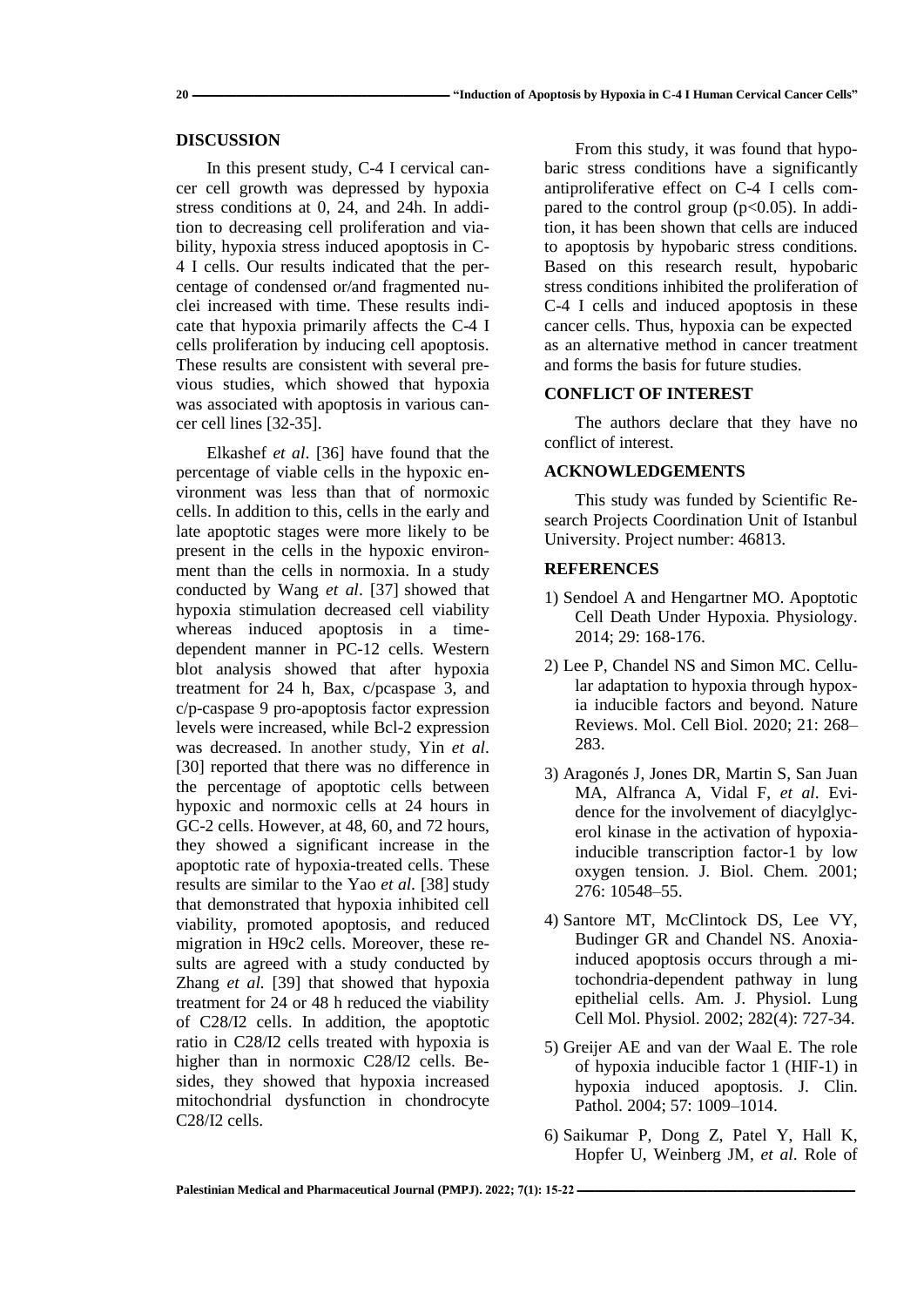hypoxia-induced Bax translocation and cytochrome c release in reoxygenation injury. Oncogene. 1998; 17: 3401–15.

- 7) Kondoh M, Ohga N, Akiyama K, Hida Y, Maishi N, Towfik AM, *et al*. Hypoxiainduced reactive oxygen species cause chromosomal abnormalities in endothelial cells in the tumor microenvironment. PLoS One. 2013; 8: 80349.
- 8) Nagamine A, Hasegawa H, Hashimoto N, Yamada-Inagawa T, Hirose M, Kobara Y, *et al*. The effects of DPP-4 inhibitor on hypoxia-induced apoptosis in human umbilical vein endothelial cells. J. Pharmacol. Sci. 2017; 133: 42-48.
- 9) Moen I., & Stuhr LEB. Hyperbaric oxygen therapy and cancer—A review. Target. Oncol. 2012; *7*(4): 233–242.
- 10) Barrak NH., Khajah MA and Luqmani YA. Hypoxic environment may enhance migration/penetration of endocrine resistant MCF7- derived breast cancer cells through monolayers of other noninvasive cancer cells in vitro. Sci. Rep. 2020; 10(1): 1127.
- 11) Tam SY. Wu V. & Law HK. Hypoxia-Induced Epithelial-Mesenchymal Transition in Cancers: HIF-1α and Beyond. Front. Oncol. 2020; 10.
- 12) Semenza GL, Roth PH, Fang HM and Wang GL. Transcriptional regulation of genes encoding glycolytic enzymes by hypoxia-inducible factor 1. J. Biol. Chem*.* 1994; 269: 23757-63.
- 13) Heerlein K, Schulze A, Hotz L, Bärtsch P and Mairbäurl H. Hypoxia Decreases Cellular ATP Demand and Inhibits Mitochondrial Respiration of A549 Cells. Am. J. Respir. Cell. Mol. Biol*.*, 2005; 32: 44-51.
- 14) Rohwer N, Jumpertz S, Erdem M, Egners A, Warzecha KT, Fragoulis A, *et al*. Non-canonical HIF-1 stabilization is essential for intestinal tumorigenesis. Oncogene. 2019; 38: 5670-5685.
- 15) Palazon A, Tyrakis PA, Macias D, Veliça P, Rundqvist H, Fitzpatrick S, *et al*. A HIF-1alpha/VEGF-A Axis in Cytotoxic

T Cells Regulates Tumor Progression. Cancer Cell. 2017; 32: 669-683.

- 16) Jiang BH, Agani F, Passaniti A and Semenza GL. V-SRC induces expression of hypoxia inducible factor 1 (HIF-1) and transcription of genes encoding vascular endothelial growth factor and enolase 1: involvement of HIF-1 in tumor progression. Cancer Res*.* 1997; 57: 5328–35.
- 17) Zhong H, Agani F, Baccala AA, Laughner E, Rioseco-Camacho N, Isaacs WB, *et al*. Increased expression of hypoxia inducible factor-1 alpha in rat and human prostate cancer. Cancer Res. 1998; 58: 5280–4.
- 18) Carmeliet P, Dor Y, Herbert JM, Fukumura D, Brusselmans K, Dewerchin M, *et al*. Role of HIF-1 alpha or in hypoxiamediated apoptosis, cell proliferation and tumour angiogenesis. Nature*.* 1998; 394: 485-90.
- 19) Halterman MW, Miller CC and Federoff HJ. Hypoxia-inducible factor-1 alpha mediates hypoxia-induced delayed neuronal death that involves p53. J. Neurosci. 1999; 19: 6818–24.
- 20) Wang L, Wang P, Dong H, Wang S, Chu H, Yan W, *et al*. Ulk1/FUNDC1 Prevents Nerve Cells from Hypoxia-Induced Apoptosis by Promoting Cell Autophagy. Neurochem. Res. 2018; 43: 1539– 1548.
- 21) Rana NK., Singh P and Koch B. CoCl2 simulated hypoxia induces cell proliferation and alter the expression pattern of hypoxia associated genes involved in angiogenesis and apoptosis. Biol. Res. 2019; 52: 12.
- 22) Kim JW, Tchernyshyov I, Semenza GL and Dang CV. HIF-1-mediated expression of pyruvate dehydrogenase kinase: a metabolic switch required for cellular adaptation to hypoxia. Cell Metab*.* 2006; 3: 177-185.
- 23) Zhang H, Gao P, Fukuda R, Kumar G, Krishnamachary B, Zeller KI, *et al*. HIF-1 inhibits mitochondrial biogenesis and cellular respiration in VHL-deficient renal cell carcinoma by repression of C-